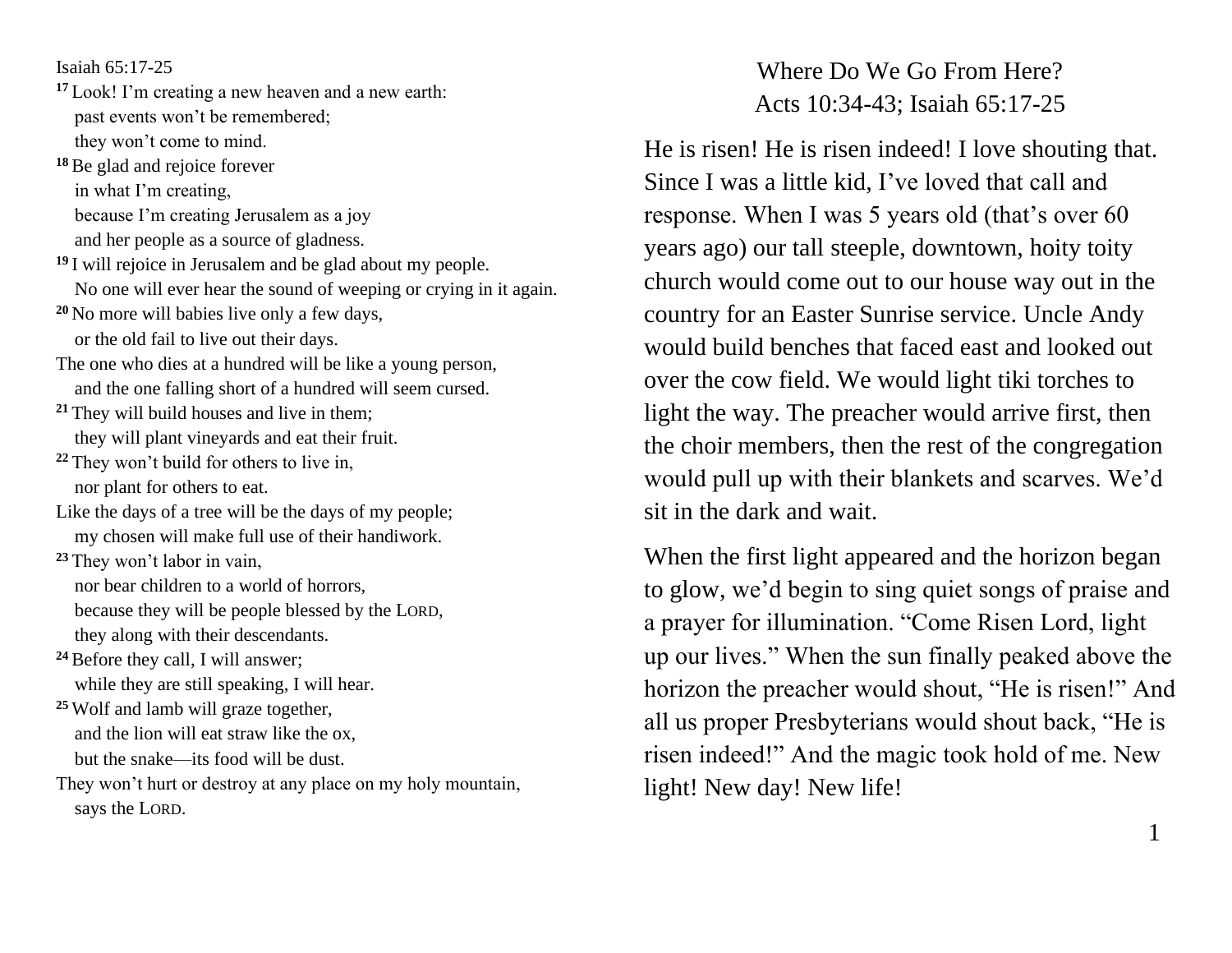After the service we'd all go into our old antebellum home and serve donuts and hot chocolate, coffee for the grown-ups- there was a buzz. There was still that magic. But even then, at the age of 5 and 6, I'd wonder, where do we go from here? It can't get any better than this- so where do we go?

The congregation would leave, we'd go get dresses, put on our "Sunday go to meeting clothes", with stiff shirts, a tie, itchy pants and polished shoes. Sometimes I had a fake tie, but other times it was one of those chokers and we'd head to church for Sunday school and worship – but we didn't get to shout "He is risen!" Or respond "He is risen indeed!" Well, not like we got to shout it out in the cow field. I wanted to go out to the fields and shout out loud, "He is risen!" <He is risen indeed!>

We read in scripture, God promises to "create new heavens and a new earth" way back 3,000 years ago, back in Isaiah's days. The wolf and the lamb will graze together…enemies won't hurt or destroy at any place on God's holy mountain. We now live over 2,000 years after Jesus' life, death and resurrectionso where is this new heaven and new earth? Where do we go from this time of worship and celebration out into a world that often reflects the pain and struggles, the defeats and losses of our mortal lives?

How do we continue this journey? Where is this God of love and promise? How can we walk together this journey called life?

There is division and poverty and war and injustices and just plain hurts and brokenness. Where do we go for this peace, this tranquility, this harmony Isaiah talks about?

God has a promise for us. God has promised to love us, no matter what. God has promised to never leave us alone, no matter what. God has promised to care for us, no matter what. God has shown us that death will not have the last word, no matter what. God has shown us how to live together in any type of situation, no matter what. God has given us the tools and the practices to live together with each other in peace- if we would just take it and go.

Did you hear the New Testament passage? Peter shares that he has learned through a remarkable revelation about what foods he can eat. Read Acts 10. It's a beautiful chapter. In that demonstration, Peter learns that God doesn't show ANY PARTIALITY- you know what that means to me? It means, God welcomes all. Even if we don't. Even if we don't.